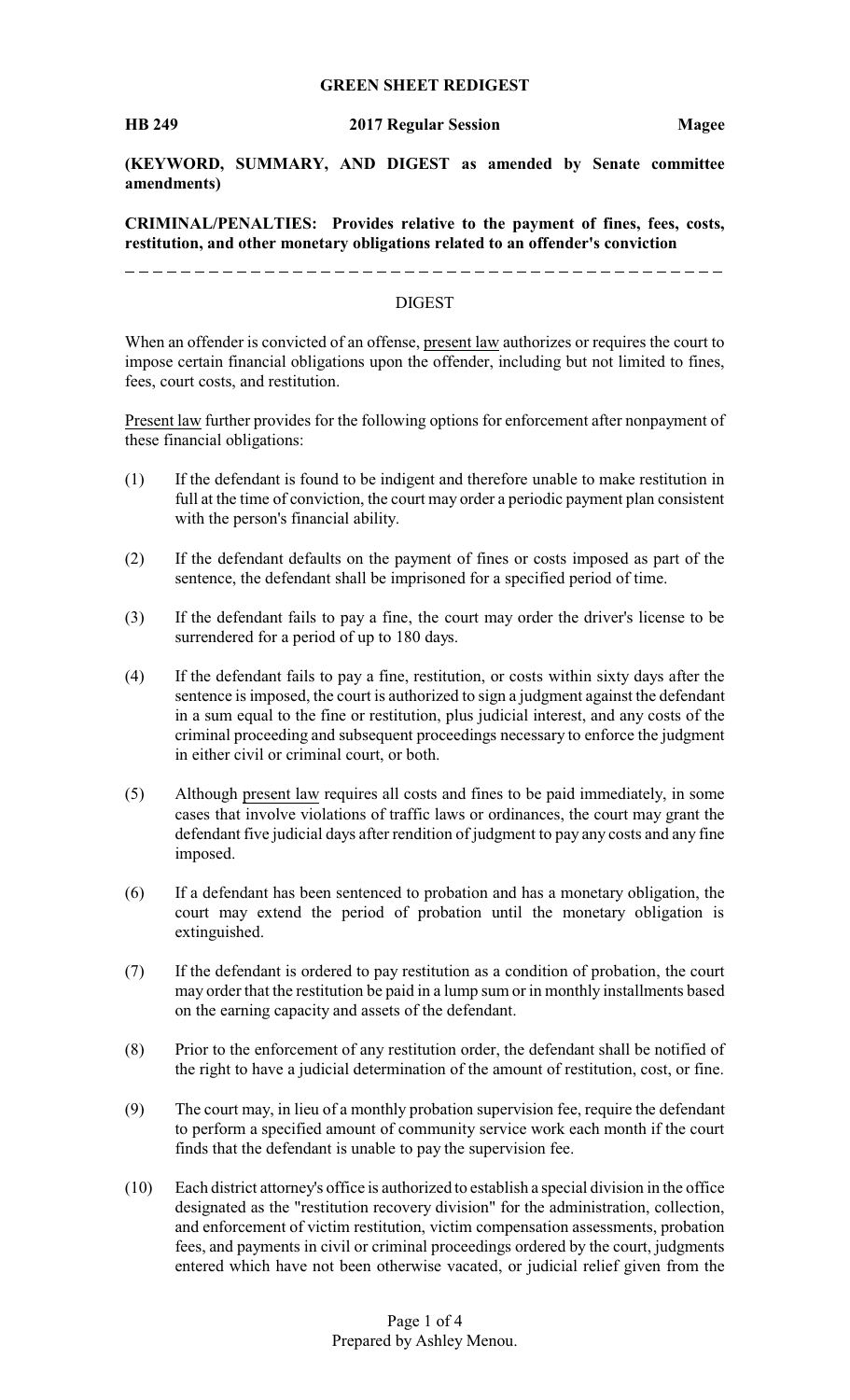operation of the order or judgment. The district attorney is authorized to take all lawful action necessary to require compliance with court-ordered payments.

Proposed law makes the following changes to present law:

- (1) Provides that notwithstanding any provision of present law and only for defendants convicted of felonies, prior to ordering the imposition of any financial obligation, the court shall determine whether payment in full of the aggregate amount of all the financial obligations imposed upon the defendant would cause substantial financial hardship to the defendant or his dependents. This determination cannot be waived by the defendant.
- (2) Defines "financial obligation" as any fine, fee, cost, restitution, or other monetary obligation authorized by present law and imposed upon the defendant as part of a criminal sentence, incarceration, or as a condition of the defendant's release on probation or parole.
- (3) If the court determines that payment in full of the aggregate amount of all financial obligations imposed upon the defendant would cause substantial financial hardship to the defendant or his dependents, requires the court to either waive all or any portion of the financial obligations or order a payment plan that requires the defendant to make a monthly payment to fulfill the financial obligations.
- (4) In cases where restitution has been ordered, provides that half of the defendant's monthly payment shall be distributed toward the defendant's restitution obligation.
- (5) Provides that during any periods of unemployment, homelessness, or other circumstances in which the defendant is unable to make the monthly payment, the court or the defendant's probation and parole officer is authorized to impose a payment alternative, including but not limited to any of the following: substance abuse treatment, education, job training, or community service.
- (6) If the defendant's circumstances and ability to pay change, authorizes the court, upon motion of the defendant or his attorney, to reevaluate the defendant's ability to continue the monthly payments and either waive or modify the defendant's financial obligation, or recalculate the amount of the monthly payment.
- (7) Provides that the defendant's outstanding financial obligations may be forgiven and considered paid-in-full if the defendant makes consistent monthly payments for either 12 consecutive months or consistent monthly payments for half of the defendant's term of supervision, whichever is longer.
- (8) Amends present law to provide that if it is determined, pursuant to proposed law, that payment in full of the aggregate amount of all financial obligations imposed upon the defendant would cause substantial financial hardship to the defendant or his dependents, the defendant cannot be imprisoned for failure to pay fines or costs imposed as part of the sentence.
- (9) Prohibits the court from extending a defendant's probation for the purpose of collecting any unpaid monetary obligation, except in certain circumstances, and allows the court to refer the unpaid monetary obligation to the office of debt recovery pursuant to present law (R.S. 47:1676). Further amends the present law definition of "agency" to include courts solely for the purpose of recovering unpaid monetary obligations that remain at the end of the defendant's probation period.
- (10) Allows the court to extend a defendant's probation one time for six months if the court finds that ongoing monitoring would ensure collection of unpaid restitution more effectively than an alternative.
- (11) If a court authorizes a payment plan pursuant to proposed law and the defendant fails to make a payment, requires the court to serve the defendant with a citation for a rule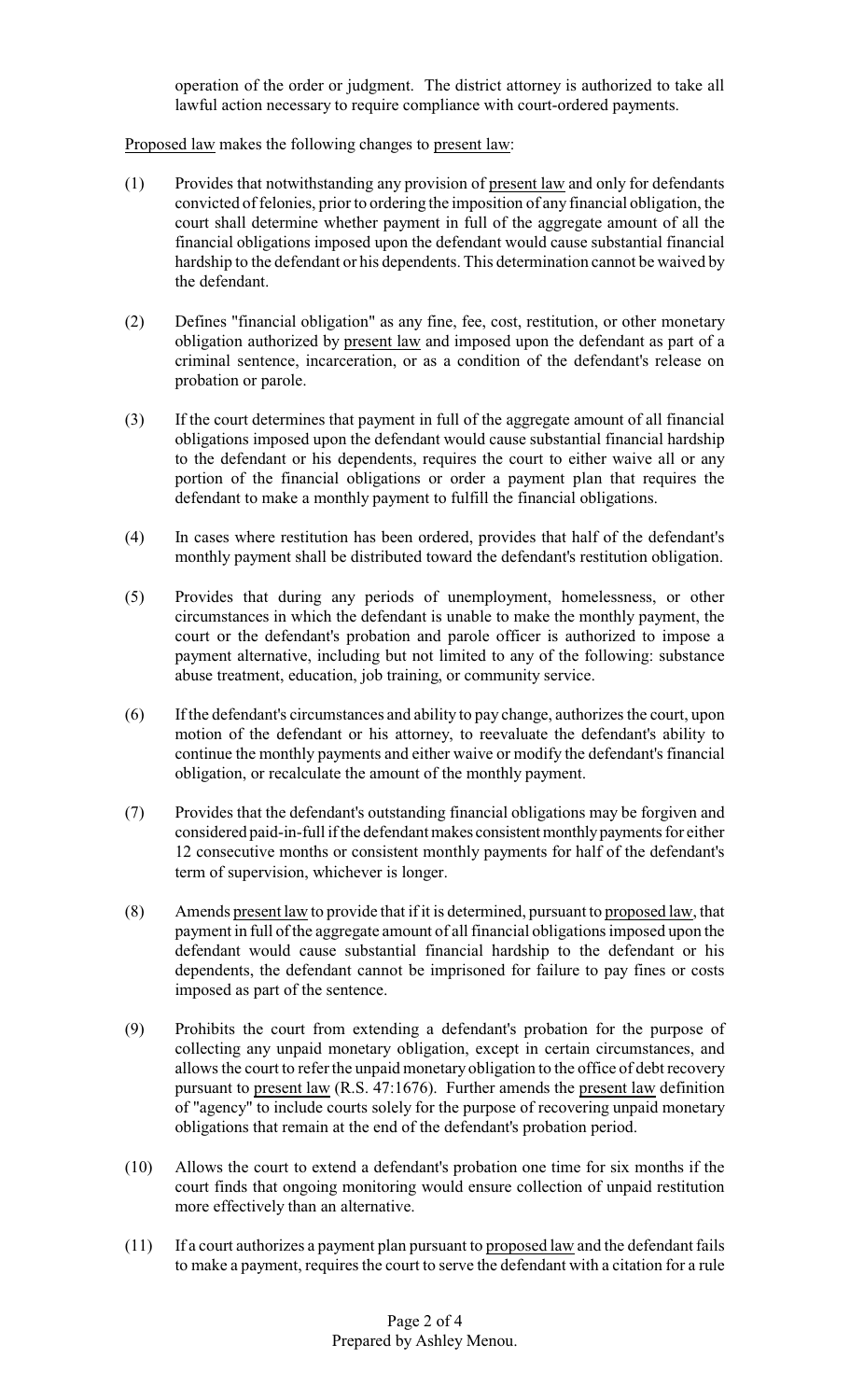to show cause why the defendant should not be found in contempt of court and provides the information that must be included in the notice.

(12) If a defendant is convicted of a felony, not including a violation of the La. Highway Regulatory Act or any local traffic ordinance, and is able but willfully refuses to pay a fine levied against him, the judge may suspend his driver's license for up to 180 days.

Effective Aug. 1, 2018.

(Amends R.S. 47:1676(B)(1) and C.Cr.P. Arts. 883.2(D), 884, 885.1(A), (C), and (D), 888, 894.4, 895.1(A)(1) and (2)(a) and (E), and 895.5(C); Adds C.Cr.P. Arts. 875.1)

## Summary of Amendments Adopted by House

- The Committee Amendments Proposed by House Committee on Administration of Criminal Justice to the original bill:
- 1. Remove the provision that presumes "substantial financial hardship" if the defendant has been deemed "indigent" for purposes of appointment of counsel pursuant to present law.
- 2. Authorize the judge to refer any unpaid monetary obligation that remains at the end of the defendant's probation period to the office of debt recovery in the Dept. of Revenue pursuant to present law.
- 3. For the purpose of the provisions of present law regarding the recovery of unpaid debt by the office of debt recovery, amend the definition of "agency" to include courts only for the purpose of recovering unpaid monetary obligations that remain at the end of the defendant's probation period.

### The House Floor Amendments to the engrossed bill:

- 1. Remove the limit of fifteen hours as the maximum amount of hours of community service authorized as a payment alternative when a defendant is unable to make a monthly payment.
- 2. Remove the proposed prohibition on suspending the driving privileges of a defendant who fails to pay a criminal fine if the court has determined pursuant to proposed law that payment in full of the aggregate amount of all financial obligations imposed upon the defendant would cause substantial financial hardship to the defendant or his dependents.
- 3. Restore present law relative to the court's authority to order the defendant to pay judicial interest on any fine, cost, or restitution to the victim that the defendant has failed to pay.
- 4. Remove the proposed prohibition on enforcing through civil process an unpaid fine, cost, or restitution to the victim if the court has determined pursuant to proposed law that payment in full of the aggregate amount of all financial obligations imposed upon the defendant would cause substantial financial hardship to the defendant or his dependents.
- 5. Remove the proposed law requirement that a determination be made pursuant to proposed law of whether payment in full of the aggregate amount of all financial obligations imposed upon the defendant would cause substantial financial hardship to the defendant or his dependents prior to enforcing an order for restitution, fines, or costs through a civil money judgement in favor of the person to whom restitution, costs, or fines is owed.